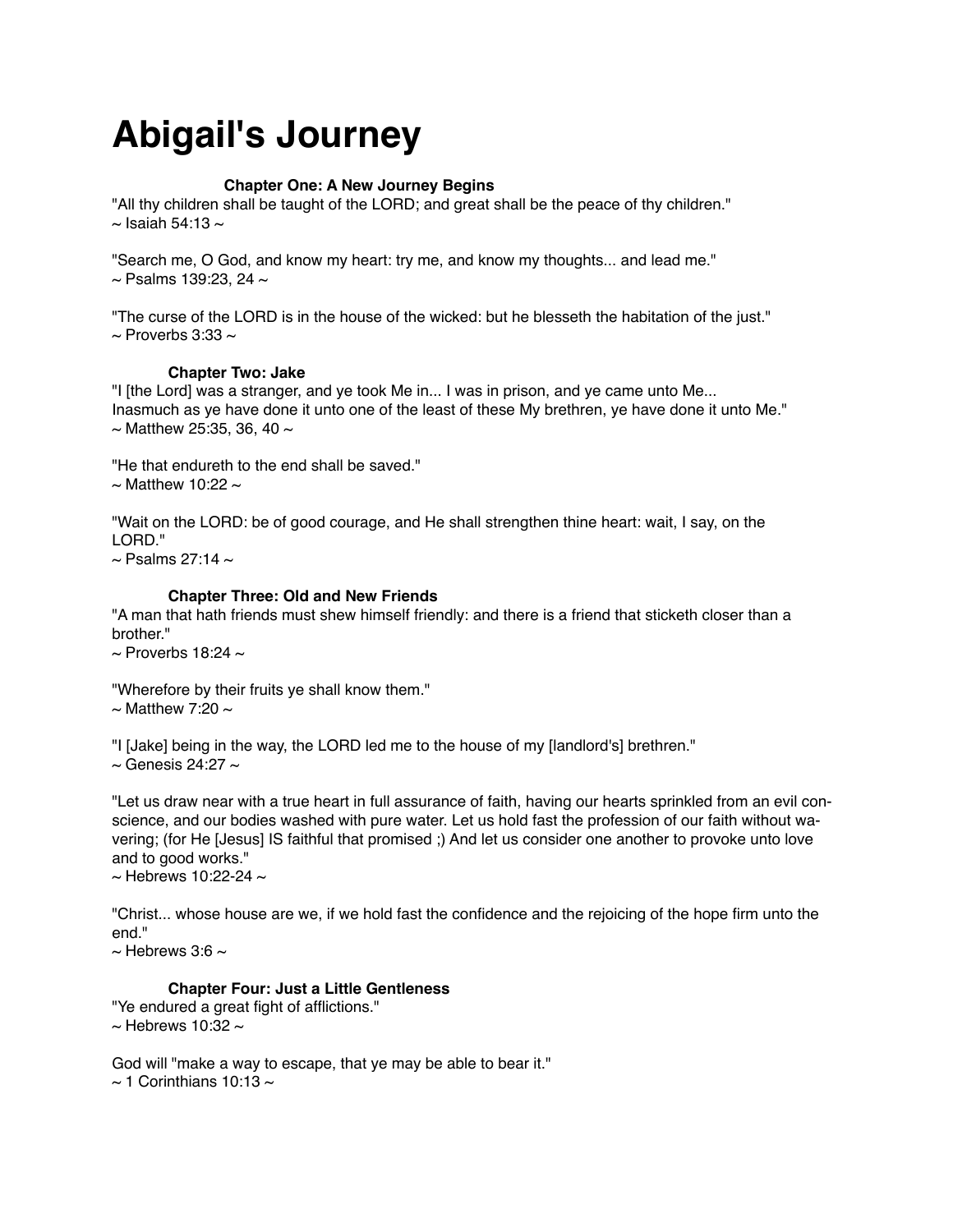"Bear ye one another's burdens, and so fulfil the law of Christ."  $\sim$  Galations 6:2  $\sim$ 

"The servant of the Lord must... be gentle unto all men."  $\sim$  2 Timothy 2:24  $\sim$ 

"And of some have compassion, making a difference."  $\sim$  Jude 22  $\sim$ 

# **Chapter Five: When Someone Cares**

"Now the God of patience and consolation grant you to be likeminded one toward another according to Christ Jesus."

 $\sim$  Romans 15:5  $\sim$ 

"Casting all your care upon Him [God]; for He careth for you. Be sober, be vigilant; because your adversary the devil, as a roaring lion, walketh about, seeking whom he may devour: Whom resist stedfast in the faith, knowing that the same afflictions are accomplished in your brethren that are in the world."  $\sim$  1 Peter 5:7-9  $\sim$ 

# **Chapter Six: The Trouble with Clouds**

"Bear ye one another's burdens, and so fulfil the law of Christ."  $\sim$  Galatians 6:2  $\sim$ 

"Safety is of the LORD."  $\sim$  Proverbs 21:31  $\sim$ 

"Be of good courage, and He shall strengthen your heart, all ye that hope in the LORD."  $\sim$  Psalms 31:24  $\sim$ 

# **Chapter Seven: A Relationship of Mutual Dependence**

"A man's heart deviseth his way: but the LORD directeth his steps."  $\sim$  Proverbs 16:9  $\sim$ 

"When thou makest a dinner or a supper, call not... thy rich neighbours; lest they also bid thee again, and a recompence be made thee. But when thou makest a feast, call the poor, the maimed, the lame, the blind: And thou shalt be blessed; for they cannot recompense thee."  $\sim$  Luke 14:12-14  $\sim$ 

"From the end of the earth will I cry unto Thee [God], when my heart is overwhelmed: lead me to the Rock that is higher than I. For Thou hast been a shelter for me, and a strong tower from the enemy."  $\sim$  Psalms 61:2,3  $\sim$ 

"Looking unto Jesus the author and finisher of our faith; who for the joy that was set before Him endured the cross, despising the shame, and is set down at the right hand of the throne of God. For consider Him that endured such contradiction of sinners against Himself, lest ye be wearied and faint in your minds."  $\sim$  Hebrews 12:2, 3  $\sim$ 

"We glory in tribulations also: knowing that tribulation worketh patience; And patience, experience; and experience, hope: And hope maketh not ashamed; because the love of God is shed abroad in our hearts by the Holy Ghost which is given unto us."  $\sim$  Romans 5:2-5  $\sim$ 

"Two are better than one; because they have a good reward for their labour. For if they fall, the one will lift up his fellow: but woe to him that is alone when he falleth; for he hath not another to help him up."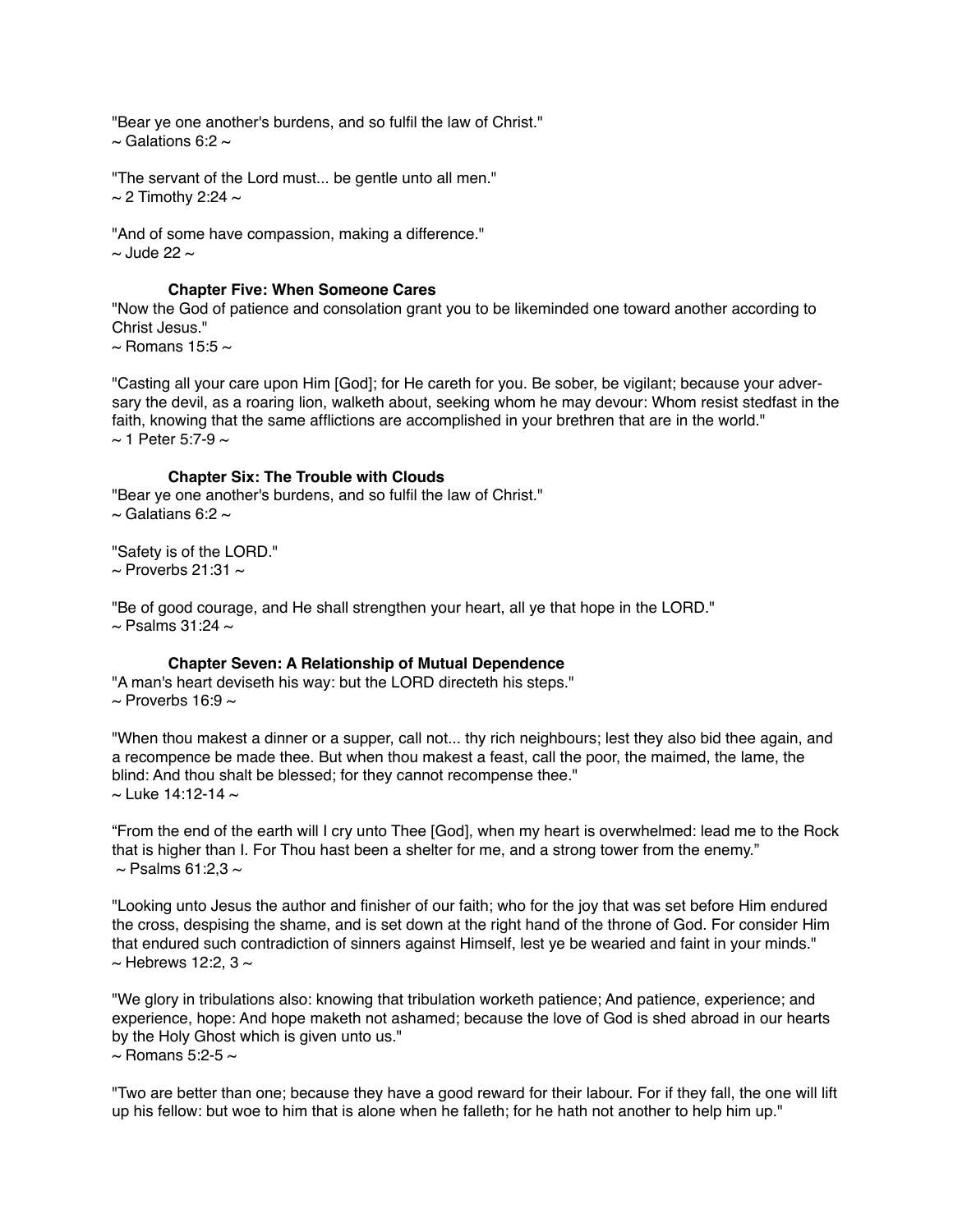$\sim$  Ecclesiastes 4:9, 10  $\sim$ 

# **Chapter Eight: Unfamiliar Ground**

"And the LORD God said, It is not good that the man should be alone; I will make him an help meet for him."

 $\sim$  Genesis 2:18  $\sim$ 

'But the fruit of the Spirit is... longsuffering, [and] gentleness,'" quoted Izumi. [Galatians 5:22]

"Like it says in Genesis, 'And the LORD God said, It is not good that the man should be alone; I will make him an help meet for him.' That's you, Sweetheart. Jake's help meet." [Genesis 2:18]

"And [Jake] said, Blessed be the LORD God... Who hath not left [me] destitute... of His mercy and His truth: I being in the way, the LORD led me to the house of my master's brethren."  $\sim$  Genesis 24:27  $\sim$ 

#### **Chapter Nine: A Family for Jake**

"Thou, O God, didst send a plentiful rain, whereby Thou didst confirm Thine inheritance, when it was weary."

 $\sim$  Psalm 68:9  $\sim$ 

"Let the righteous be glad; let them rejoice before God: yea, let them exceedingly rejoice. Sing unto God, sing praises to His Name... a Father of the fatherless... is God in His holy habitation.

God setteth the solitary [Jake] in families: He bringeth out those which are bound with chains: but the rebellious dwell in a dry land."

 $\sim$  Psalm 68:3-6  $\sim$ 

# **Chapter Ten: Good Things Come In Threes**

"The LORD is the portion of mine inheritance... Thou maintainest my lot. The lines are fallen unto me in pleasant places; yea, I have a goodly heritage."  $\sim$  Psalm 16:5, 6  $\sim$ 

"A [woman] that hath friends must shew [herself ] friendly: and there is a friend that sticketh closer than a brother."

 $\sim$  Proverbs 18:24  $\sim$ 

# **Chapter Eleven: Abby, the No-Heart Starving Artist**

 "Whatsoever thy hand findeth to do, do it with thy might."  $\sim$  Ecclesiastes 9:10  $\sim$ 

"Set a watch, O LORD, before my mouth; keep the door of my lips [Psalm 141:3],'" "He [God] giveth His beloved [Jake] sleep."  $\sim$  Psalms 127:2  $\sim$ 

# **Chapter Twelve: When Innocence is betrayed**

"The tender mercies of the wicked are cruel."  $\sim$  Proverbs 12:10  $\sim$ 

"The LORD is good to all: and His tender mercies are over all His works. All Thy works shall praise thee, O LORD; and Thy saints shall bless thee. They shall speak of the glory of Thy kingdom, and talk of Thy power; To make known to the sons of men His mighty acts, and the glorious majesty of His kingdom. "Thy kingdom is an everlasting kingdom, and Thy dominion endureth throughout all generations. The LORD upholdeth all that fall, and raiseth up all those that be bowed down."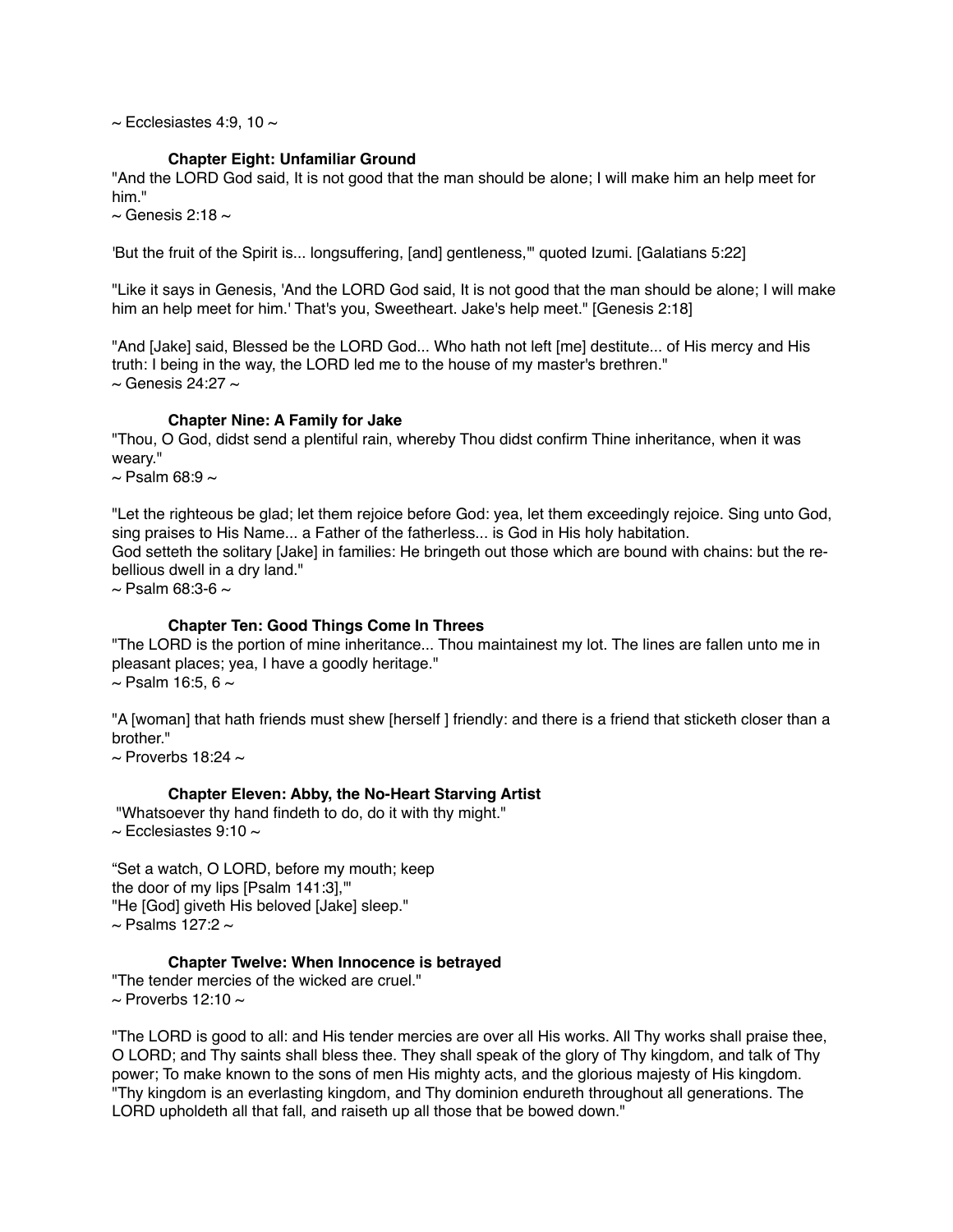$\sim$  Psalms 145:9-14  $\sim$ 

# **Chapter Thirteen: The Test of Courage**

"Know ye not that they which run in a race run all, but one receiveth the prize? So run, that ye may obtain. And every man that striveth for the mastery is temperate in all things. Now they do it to obtain a corruptible crown; but we an incorruptible."

 $\sim$  1 Corinthians 9:24-25  $\sim$ 

"And if a man also strive for masteries, yet is he not crowned, except he strive lawfully."  $\sim$  2 Timothy 2:5  $\sim$ 

"Looking unto Jesus... Who for the joy that was set before Him endured the cross, despising the shame."  $\sim$  Hebrews 12:2  $\sim$ 

"I am the LORD: that is My name: and My glory will I not give to another, neither My praise to graven images." ~Isaiah 42:8~

"In all these things we are more than conquerors through Him [Jesus] that loved us."  $\sim$  Romans 8:37  $\sim$ 

For "every good gift and every perfect gift is from above, and cometh down from the Father of Lights, with Whom is no variableness, neither shadow of turning."  $\sim$  James 1:17  $\sim$ 

# **Chapter Fourteen: A Black Tie Affair**

 "The path of the just is as the shining light, that shineth more and more unto the perfect day."  $\sim$  Proverbs 4:18  $\sim$ 

"There be three things which are too wonderful for me, yea, four which I know not: The way of an eagle in the air; the way of a serpent upon a rock; the way of a ship in the midst of the sea; and the way of a man with a maid."

 $\sim$  Proverbs 30:18, 19  $\sim$ 

"Therefore shall a man leave his father and his mother, and shall cleave unto his wife: and they shall be one flesh."

 $\sim$  Genesis 2:24  $\sim$ 

# **Chapter Fifteen: The Night that Changed Everything**

"Can two walk together, except they be agreed?"  $\sim$  Amos 3:3  $\sim$ 

"Who can find a virtuous woman? for her price is far above rubies. The heart of her husband [Jake] doth safely trust in her." ~Proverbs  $31:10$ ,  $11$ ~

"Children are an heritage of the LORD, and the fruit of the womb is His reward. As arrows are in the hand of a mighty man; so are children of the youth. Happy is the man that hath his quiver full of them: they shall not be ashamed, but they shall speak with the enemies in the gate."  $\sim$ Psalm 127:3-5 $\sim$ 

"God setteth the solitary in families: He bringeth out those which are bound with chains."  $\sim$  Psalms 68:6  $\sim$ 

# **Chapter Sixteen: A Matter of Conscience**

"This is thankworthy, if a man for conscience toward God endure grief... if, when ye do well, and suffer for it, ye take it patiently, this is acceptable with God."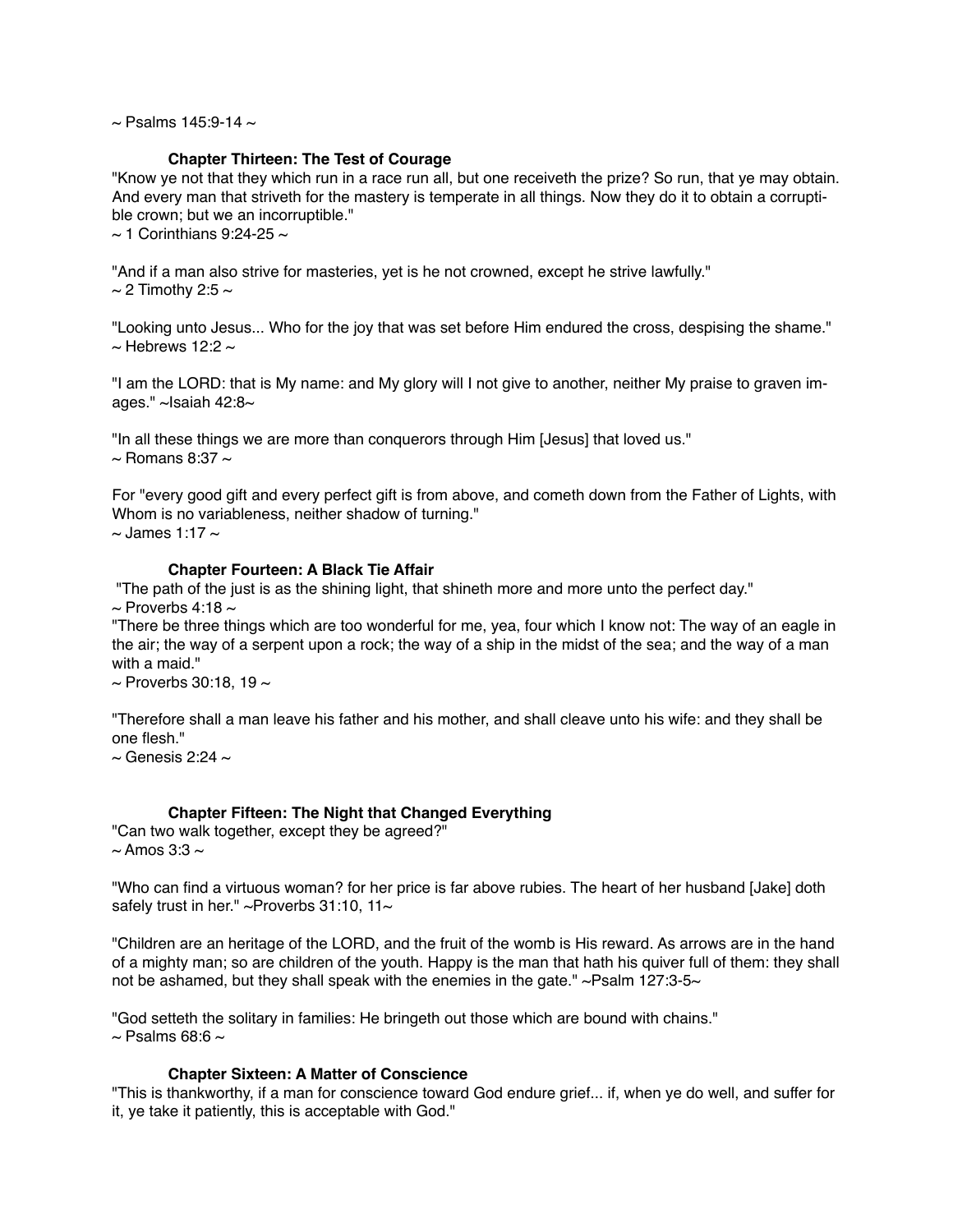$\sim$  1 Peter 2:19, 20  $\sim$ 

"'Let not the sun go down upon your wrath,'" quoted Jake, his voice very much disturbed. "I can't let you go to sleep while we're still angry at each other." [Ephesians 4:26]

'Then I said, I have laboured in vain, I have spent my strength for nought, and in vain: yet surely my judgment is with the LORD, and my work with my God.'  $\sim$  Isaiah 49:4 $\sim$ 

God is the One Who works in us to will and to do of His good pleasure ~Philippians  $2:13~$ 

"Blessed is the... people whom [God] hath chosen for His own inheritance" ~ Psalm 33:12

"I [Jake] looked on my right hand, and beheld, but there was no man that would know me: refuge failed me; no man cared for my soul. I cried unto Thee, O LORD: I said, Thou art my refuge and my portion in the land of the living. Attend unto my cry; for I am brought very low: deliver me from my persecutors; for they are stronger than I. Bring my soul out of prison, that I may praise Thy name: the righteous shall compass me about; for Thou shalt deal bountifully with me."  $\sim$  Psalm 142: 4-7  $\sim$ 

"God hath heard me; He hath attended to the voice of my prayer. Blessed be God, which hath not turned away my prayer, nor His mercy from me."  $\sim$  Psalm 66:19, 20  $\sim$ 

"For Thou, O God, hast heard my vows: Thou hast given me the heritage of those that fear Thy name."  $\sim$  Psalm 61:5  $\sim$ 

# **Chapter Seventeen: To Be Close to You**

"They asked each other of their welfare; and they came into the tent."  $\sim$  Exodus 18:7  $\sim$ 

"The LORD trieth the righteous: but the wicked and him that loveth violence His soul hateth... for the righteous LORD loveth righteousness; His countenance doth behold the upright."  $\sim$  Psalm 11:5, 7  $\sim$ 

"Remember them that are in bonds, as bound with them; and them which suffer adversity, as being yourselves also in the body."  $\sim$  Hebrews 13:3  $\sim$ 

#### **Chapter Eighteen: Just Breathe**

"For out of much affliction and anguish of heart I [called] unto you with many tears; not that ye should be grieved, but that ye might know the love which I have more abundantly unto you."  $\sim$  2 Corinthians 2:4  $\sim$ 

"but our eyes are upon Thee."  $\sim$  2 Chronicles 20:12 $\sim$ 

"That be far from Thee [the LORD] to do after this manner, to slay the righteous with the wicked: and that the righteous should be as the wicked, that be far from Thee:  $\sim$  Genesis 18:25 $\sim$ 

"There hath no temptation taken you but such as is common to man: but God is faithful, Who will not suffer you to be tempted above that ye are able; but will with the temptation also make a way to escape, that ye may be able to bear it."

 $\sim$ 1 Corinthians 10:13 $\sim$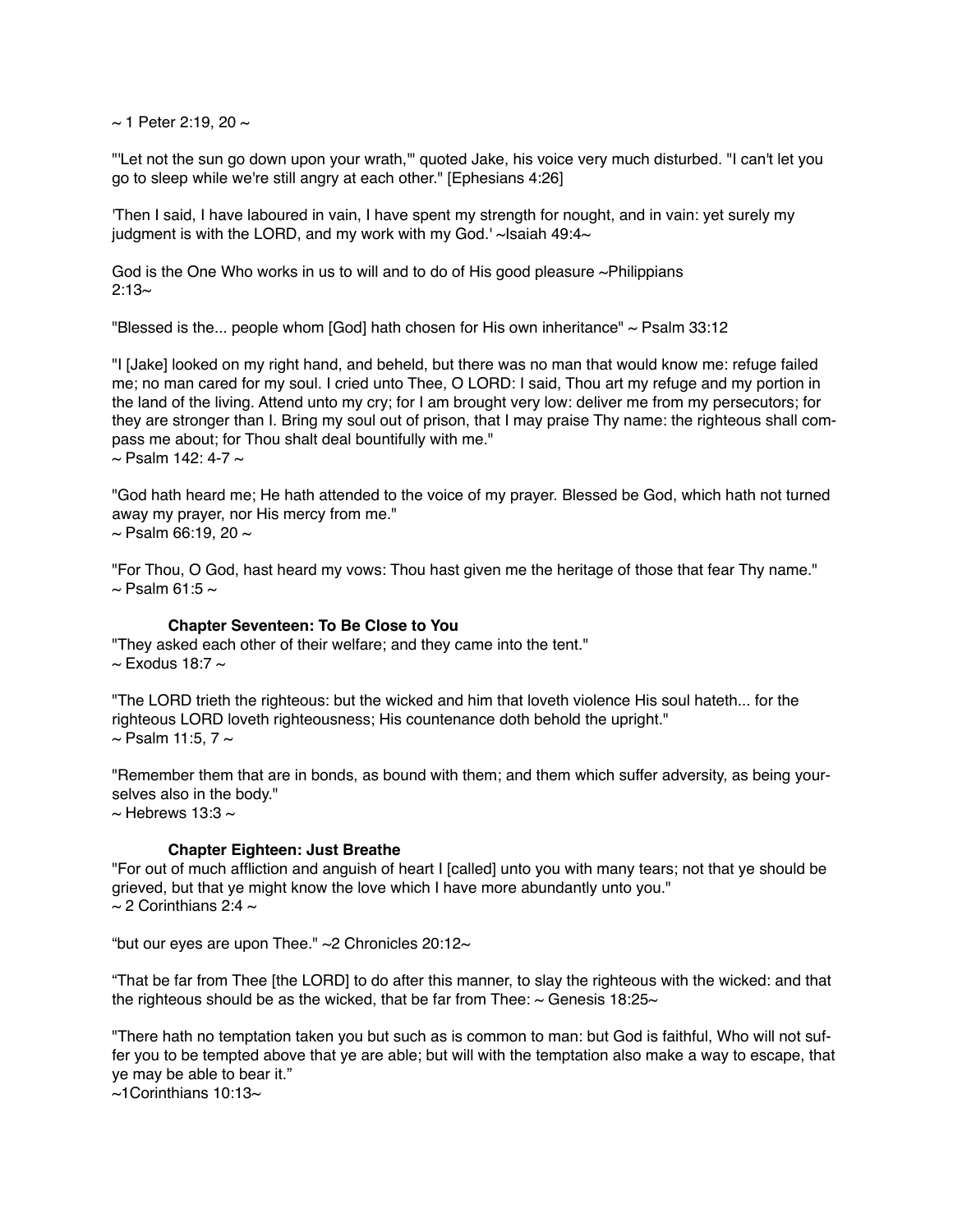"And we know that ALL THINGS work together for good to them that love God, to them who are the called according to His purpose."  $\sim$  Romans 8:28 $\sim$ 

"Blessed be God... Who comforteth us in all our tribulation, that we may be able to comfort them [Jake] which are in any trouble, by the comfort wherewith we ourselves are comforted of God."  $\sim$  2 Corinthians 1:3, 4  $\sim$ 

"Comfort him [Jake], lest perhaps such a one should be swallowed up with overmuch sorrow. Wherefore I beseech you that ye [Abby] would confirm your love toward him."  $\sim$  2 Corinthians 2:7, 8  $\sim$ 

# **Chapter Nineteen: Wings of a Dove**

"My heart is sore pained within me: and the terrors of death are fallen upon me. Fearfulness and trembling are come upon me, and horror hath overwhelmed me. And I said, Oh that I had wings like a dove! for then would I fly away, and be at rest."  $\sim$  Psalm 55:4-6  $\sim$ 

"He [God] hath looked down from the height of His sanctuary; from heaven did the LORD behold the earth; To hear the groaning of the prisoner; to loose those that are appointed to death; To declare the name of the LORD in Zion, and His praise in Jerusalem."  $\sim$  Psalm 102:19-21  $\sim$ 

"If the Son [Jesus] therefore shall make you free, ye shall be free indeed."  $\sim$  John 8:36  $\sim$ 

#### **Chapter Twenty: Tears and Blessings**

"Be of good courage, and He shall strengthen your heart, all ye that hope in the LORD."  $\sim$  Psalm 31:24  $\sim$ 

 "Know therefore that the LORD thy God, He is God, the faithful God, which keepeth covenant and mercy with them that love Him and keep His commandments to a thousand generations."  $\sim$  Deuteronomy 7:9 $\sim$ 

"Blessed are the poor in spirit: for theirs is the kingdom of heaven. Blessed are they that mourn: for they shall be comforted. Blessed are the meek: for they shall inherit the earth. Blessed are they which do hunger and thirst after righteousness: for they shall be filled. Blessed are the merciful: for they shall obtain mercy...

Blessed are they which are persecuted for righteousness' sake: for theirs is the kingdom of heaven."  $\sim$ Matthew 5 $\sim$ 

"I [Jesus] will not leave you comfortless."  $\sim$  John 14:18  $\sim$ 

#### **Chapter Twenty-one: The First Snow of the Season**

"He [God] giveth snow like wool: He scattereth the hoarfrost like ashes. He casteth forth His ice like morsels: who can stand before His cold? He sendeth out His word, and melteth them: He causeth His wind to blow."

 $\sim$  Psalm 147:16-18  $\sim$ 

"I am my beloved's, and his desire is toward me."  $\sim$  Song of Solomon 7:10  $\sim$ 

# **Chapter Twenty-two: A Time to Love**

"To every thing there is a season, and a time to every purpose under the heaven... A time to weep, and a time to laugh... a time to embrace, and a time to refrain from embracing... A time to love..."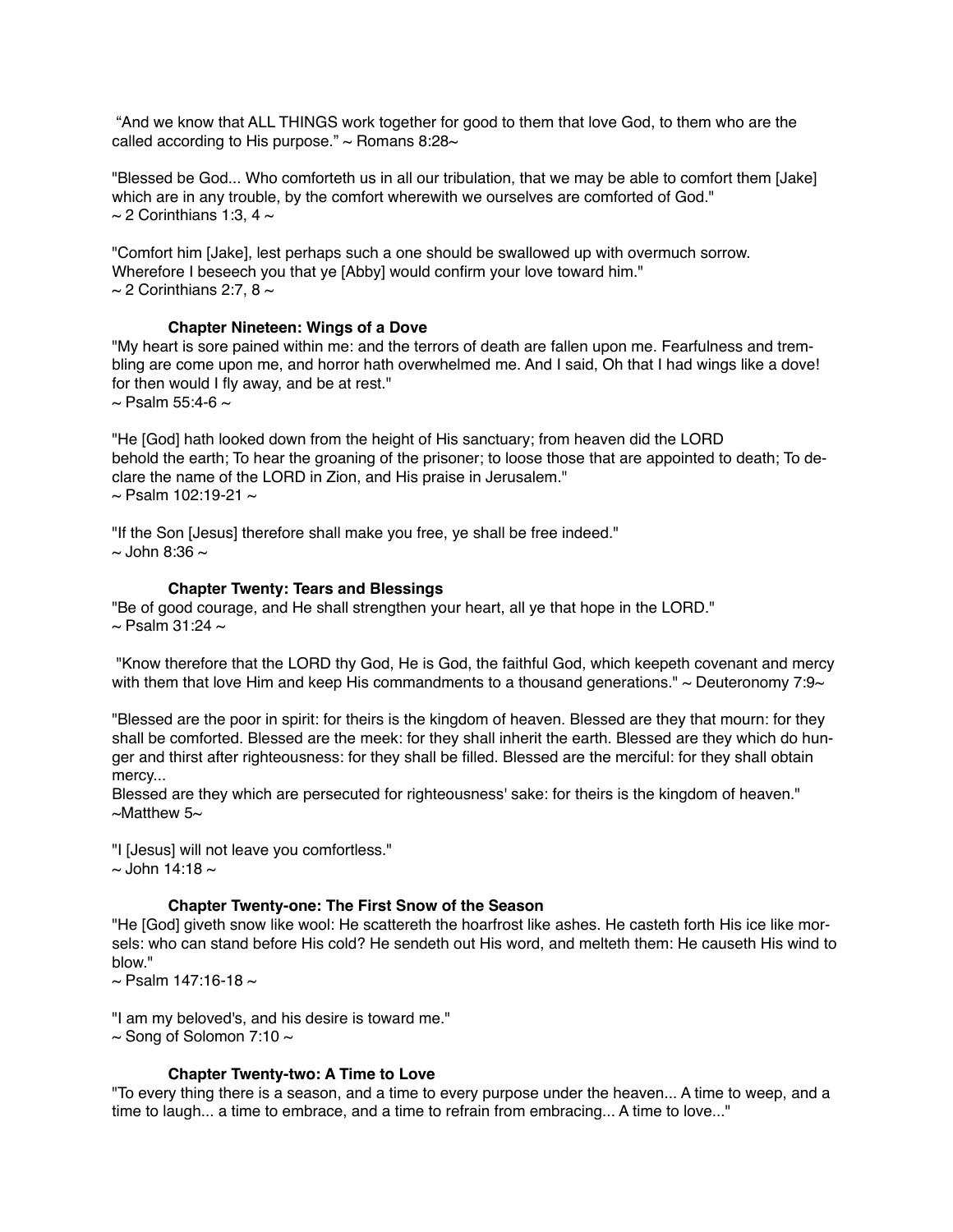$\sim$  Ecclesiastes 1: 4, 5, 8  $\sim$ 

"A good tree cannot bring forth evil fruit,"  $\sim$  Matthew 7:18 $\sim$ 

"Let him kiss me with the kisses of his mouth: for thy love is better than wine."  $\sim$  Song of Solomon 1:2  $\sim$ 

"Mercy and truth are met together; righteousness and peace have kissed each other."  $\sim$  Psalms 85:10  $\sim$ 

#### **Chapter Twenty-three: Something Called Hope**

"Thou art my hope, O Lord GOD: Thou art my trust from my youth."  $\sim$  Psalms 71:5  $\sim$ 

"Where there is no vision [hope], the people perish."  $\sim$  Proverbs 29:18  $\sim$ 

"It is good that a man [Jake] should both hope and quietly wait for the salvation of the LORD. It is good for a man that he bear the yoke in his youth."  $\sim$  Lamentations 3:26, 27  $\sim$ 

"I [God] will remember My covenant with thee [Jake] in the days of thy youth, and I will establish unto thee an everlasting covenant."

 $\sim$  Fzekiel 16:60  $\sim$ 

# **Chapter Twenty-four: Jake's Choice**

"To prove the sincerity of your love."  $\sim$  2 Corinthians 8:8  $\sim$ 

"There is difference also between a wife and a virgin... she that is married careth... how she may please her husband."

 $\sim$  1 Corinthians 7:34  $\sim$ 

"Let thy fountain be blessed: and rejoice with the wife of thy youth. Let her [Abby] be as the loving hind [female deer] and pleasant roe [female mountain goat]; let her breasts satisfy thee [Jake] at all times; and be thou ravished always with her love."

 $\sim$  Proverbs 5:18, 19  $\sim$ 

# **Chapter Twenty-five: Our First Christmas**

"I opened to my beloved; but my beloved had withdrawn himself, and was gone... I sought him, but I could not find him; I called him, but he gave me no answer."  $\sim$  Song of Solomon 5:6  $\sim$ 

"For Thou [God] hast been a strength to the poor [Jake], a strength to the needy in [her] distress [Abby], a refuge from the storm [Terry, John, and Izumi]... when the blast of the terrible ones is as a storm against the wall."  $\sim$  Isaiah 25:4  $\sim$ 

# **Chapter Twenty-six: A Husband's Reward**

"So ought men to love their wives as their own bodies. He that loveth his wife loveth himself. For no man ever yet hated his own flesh; but nourisheth and cherisheth it, even as the Lord the church."  $\sim$  Ephesians 5:28, 29  $\sim$ 

"Lo, children are an heritage of the LORD: and the fruit of the womb is His reward. As arrows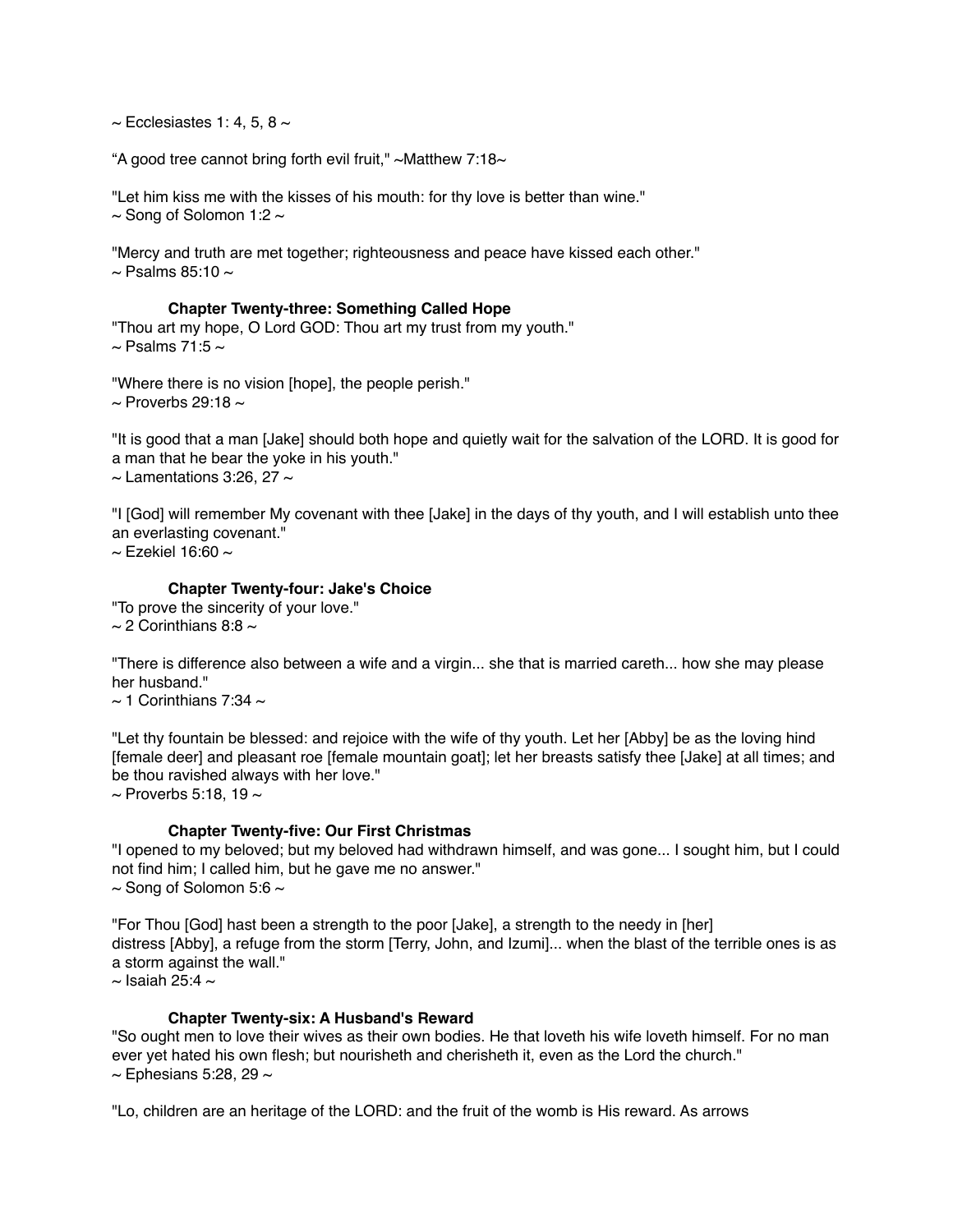are in the hand of a mighty man; so are children of the youth. Happy is the man [ John] that hath his quiver full of them: they shall not be ashamed, but they shall speak with the enemies in the gate."

 $\sim$  Psalm 127:3-5  $\sim$ 

"Blessed is every one that feareth the LORD; that walketh in His ways. For thou shalt eat the labour of thine hands: happy shalt thou be, and it shall be well with thee. Thy wife shall be as a fruitful vine by the sides of thine house: thy children like olive plants round about thy table."  $\sim$  Psalm 128:1-3  $\sim$ 

# **Chapter Twenty-seven: What Tomorrow Might Bring**

"Happy is that people, that is in such a case: yea, happy is that people, whose God is the LORD."  $\sim$  Psalm 144:15  $\sim$ 

"Come unto Me [Christ], all ye that labour and are heavy laden, and I will give you rest. Take My yoke upon you, and learn of Me; for I am meek and lowly in heart: and ye shall find rest unto your souls. For My yoke is easy, and My burden is light."  $\sim$  Matthew 11:28-30  $\sim$ 

"We love Him [Christ], because He first loved us."  $\sim$  1 John 4:19  $\sim$ 

# **Chapter Twenty-eight: Labor of Love**

"Unto the woman He [God] said, I will greatly multiply thy sorrow and thy conception [childbirth]; in sorrow thou shalt bring forth children; and thy desire shall be to thy husband, and he shall rule over thee."  $\sim$  Genesis 3:16  $\sim$ 

"A woman [Abby] when she is in travail [labor] hath sorrow, because her hour is come: but as soon as she is delivered of the child [Ricky], she remembereth no more the anguish, for joy that a man is born into the world."

 $\sim$  John 16:21  $\sim$ 

# **Chapter Twenty-nine: When Heaven Sings**

"The LORD thy God in the midst of thee is mighty; He will save, He will rejoice over thee with joy; He will rest in His love, He will joy over thee with singing."  $\sim$  Zephaniah 3:17  $\sim$ 

"[ Jake's] mouth is most sweet: yea, he is altogether lovely. This is [Abby's] beloved, and this is [her] friend."

 $\sim$  Song of Solomon 5:16  $\sim$ 

"As the apple tree among the trees of the wood, so is my beloved among the sons. I sat down under his shadow [canopy] with great delight, and his fruit was sweet to my taste. He brought me to the banqueting house, and his banner [kite] over me was love. His left hand is under my head, and his right hand doth embrace me... stir not up, nor awake my love, till he please."  $\sim$  Song of Solomon 2:3, 4, 6, 7  $\sim$ 

# **Chapter Thirty: The Secret That Isn't a Secret**

"In the fear of the LORD is strong confidence: and His children shall have a place of refuge."  $\sim$  Proverbs 14:26  $\sim$ 

"The LORD is their strength [ Jake and Abby's], and He is the saving strength of His anointed. Save thy people, and bless thine inheritance: feed them also, and lift them up for ever."